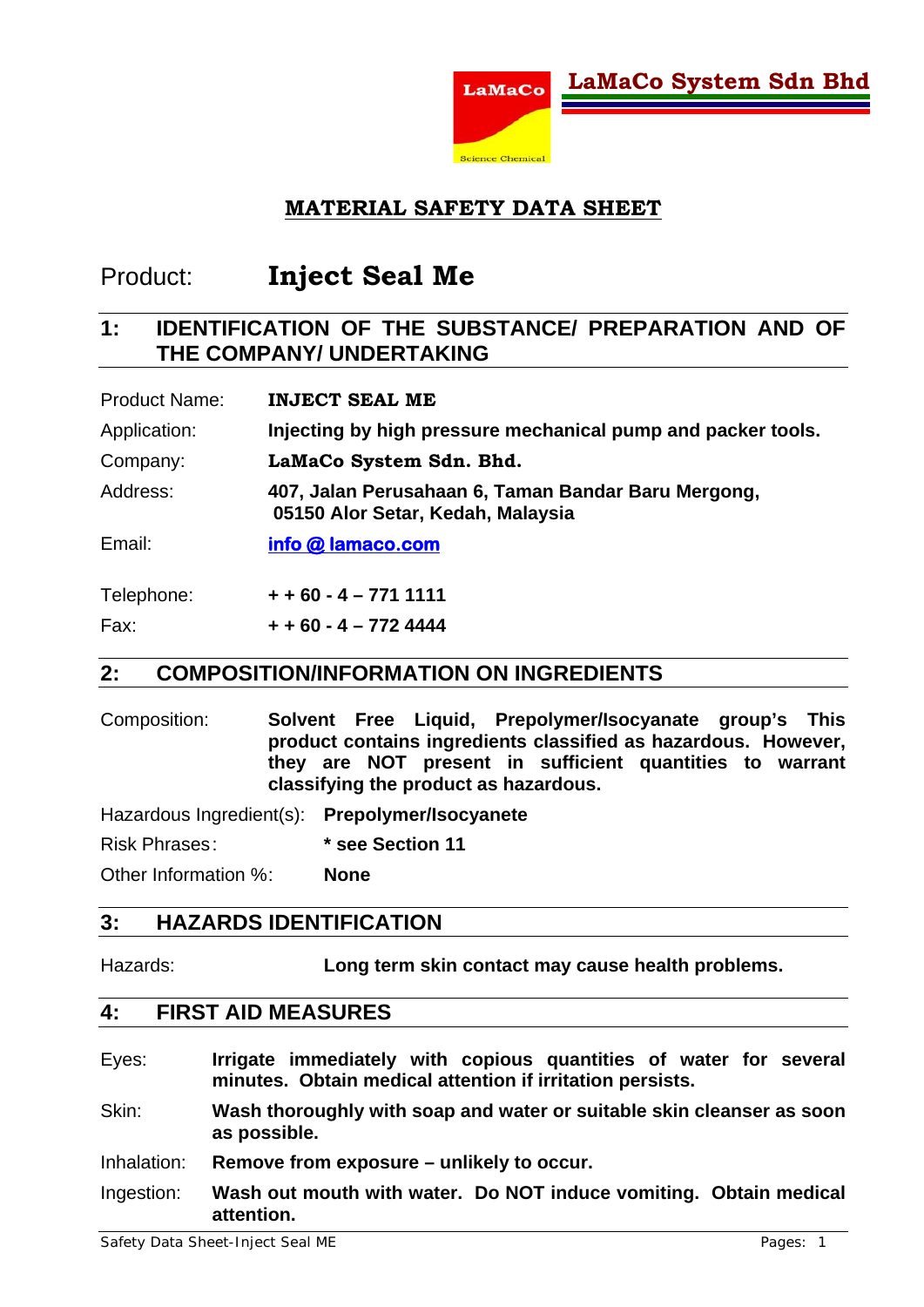

## Product: **Inject Seal ME**

#### **5: FIRE FIGHTING MEASURES**

Suitable Extinguishing Media: **None, Not Flammable.**  Special Exposure Hazards: **Yes, Combustible Liquid**  Special Protective Equipment: **None.** 

#### **6: ACCIDENTAL RELEASE MEASURES**

| <b>Personal Precautions:</b>       | Wear suitable protective clothing, gloves and<br>eye/face protection.                                                           |
|------------------------------------|---------------------------------------------------------------------------------------------------------------------------------|
| <b>Environmental Precautions:</b>  | Prevent entry into drains, sewers and water<br>courses.                                                                         |
| <b>Decontamination Procedures:</b> | Soak up with inert absorbent or contain and remove<br>by best. Available means. Gather into containers.<br>Dispose of as waste. |

## **7: HANDLING AND STORAGE**

| Handling: | Avoid skin and eye contact.                  |
|-----------|----------------------------------------------|
| Storage:  | Store in cool, dry area. Protect from frost. |

#### **8: EXPOSURE CONTROL/PERSONAL PROTECTION**

Occupational Exposure Limits:- **Yes, stored under proper conditions or safety area**  Engineering Control Measures: **Ventilation requirement noted.**

#### **9: PHYSICAL AND CHEMICAL PROPERTIES**

| <b>Physical State:</b>         | <b>Solvent Free Liquid</b>      |
|--------------------------------|---------------------------------|
| Colour:                        | <b>Brown Transparent Liquid</b> |
| Odour:                         | <b>Typical</b>                  |
| pH (concentrate):              | Nil                             |
| Boiling Point/Range (°C):      | Not applicable                  |
| Flash Point (closed °C):       | $>200^{\circ}$ C                |
| Autoflammability (°C):         | Not applicable                  |
| Explosive Properties (%):      | Not applicable                  |
| <b>Oxidising Properties:</b>   | Not applicable                  |
| Vapour Pressure (kPa at 20°C): | Not applicable                  |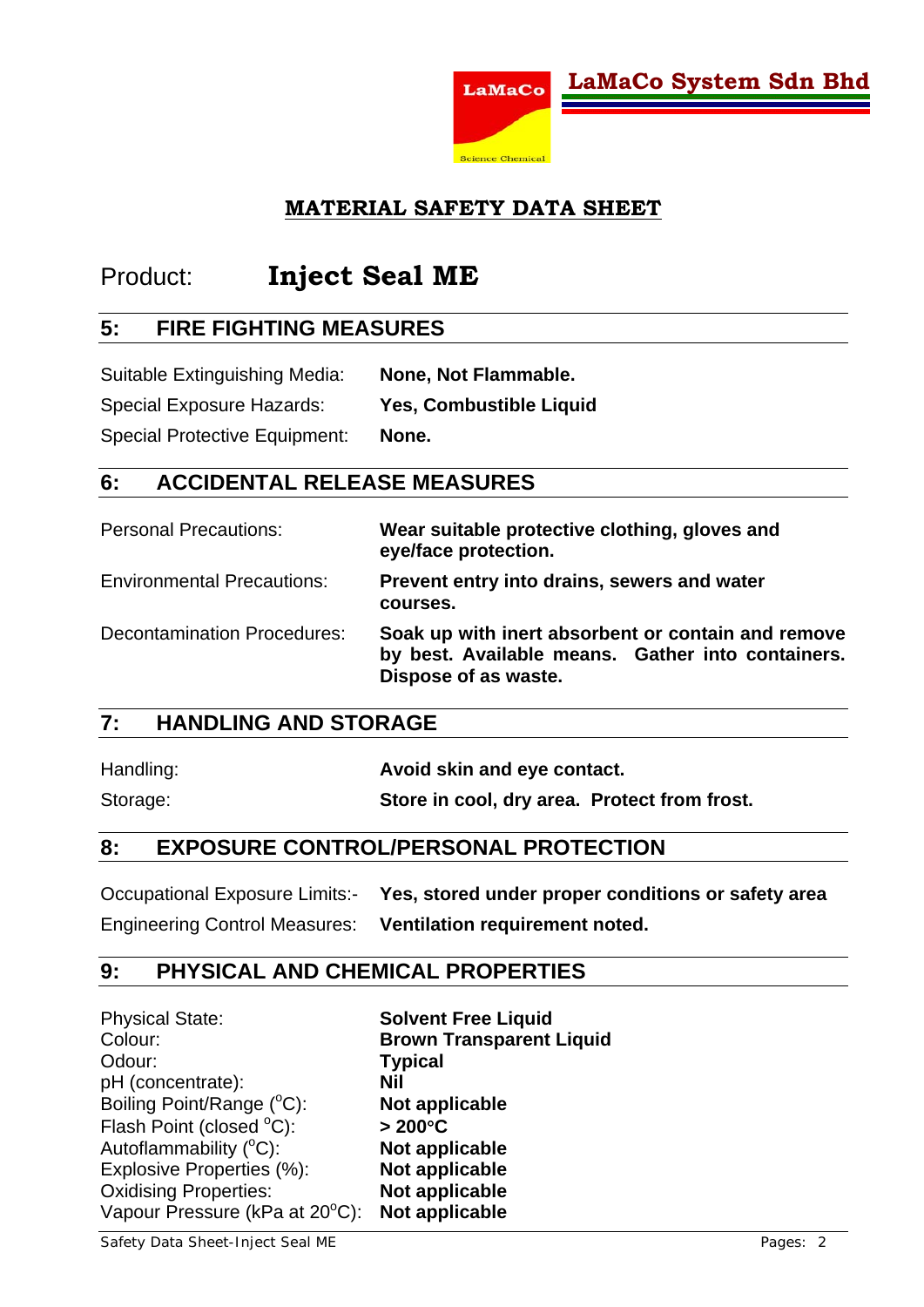

## Product: **Inject Seal ME**

Relative Density (at  $20^{\circ}$ C): Water Solubility: **Xylene** 

C): **1.02 g/cu. cm** 

## **10: STABILITY AND REACTIVITY**

| Stability:                               | <b>Stable</b>                                                                |
|------------------------------------------|------------------------------------------------------------------------------|
| Conditions to Avoid:                     | Temperature $(^{\circ}C)$ below 0. Temperature $(^{\circ}C)$<br>above $>200$ |
| <b>Materials to Avoid:</b>               | Strong acids.                                                                |
| <b>Hazardous Decomposition Products:</b> | Can not reaction with<br>Waters or<br>Any<br><b>Moistures/Vapours</b>        |

## **11: TOXICOLOGICAL INFORMATION**

The following toxicological assessment is based on a knowledge of the toxicity of the product's components.

#### **Health Effects**

| On Eyes:       | Irritation.                                                                                |
|----------------|--------------------------------------------------------------------------------------------|
| On Skin:       | Unlikely to irritate on brief or occasional exposure.                                      |
| By Inhalation: | Low volatility makes inhalation unlikely at ambient temperatures.                          |
| By Ingestion:  | Low order of acute toxicity. May cause irritation of mouth, throat<br>and digestive tract. |
| Chronic:       | Repeated and prolonged skin contact may lead to skin disorders.                            |

## **12: ECOLOGICAL INFORMATION**

| <b>Environmental Assessment:</b>  | When used and disposed of as intended, no adverse<br>environmental effects are foreseen. |
|-----------------------------------|------------------------------------------------------------------------------------------|
| Mobility:                         | <b>Mobile liquid. Xylene Solvent</b>                                                     |
| Persistence and Degradability:    | Not readily biodegradable.                                                               |
| <b>Bioaccumulative Potential:</b> | Not expected to be bioaccumulative.                                                      |
| Ecotoxicity:                      | Expected to be ecotoxic to fish/daphnia/algae.                                           |

#### **13: DISPOSAL CONSIDERATIONS**

Disposal must be in accordance with local and national legislation.